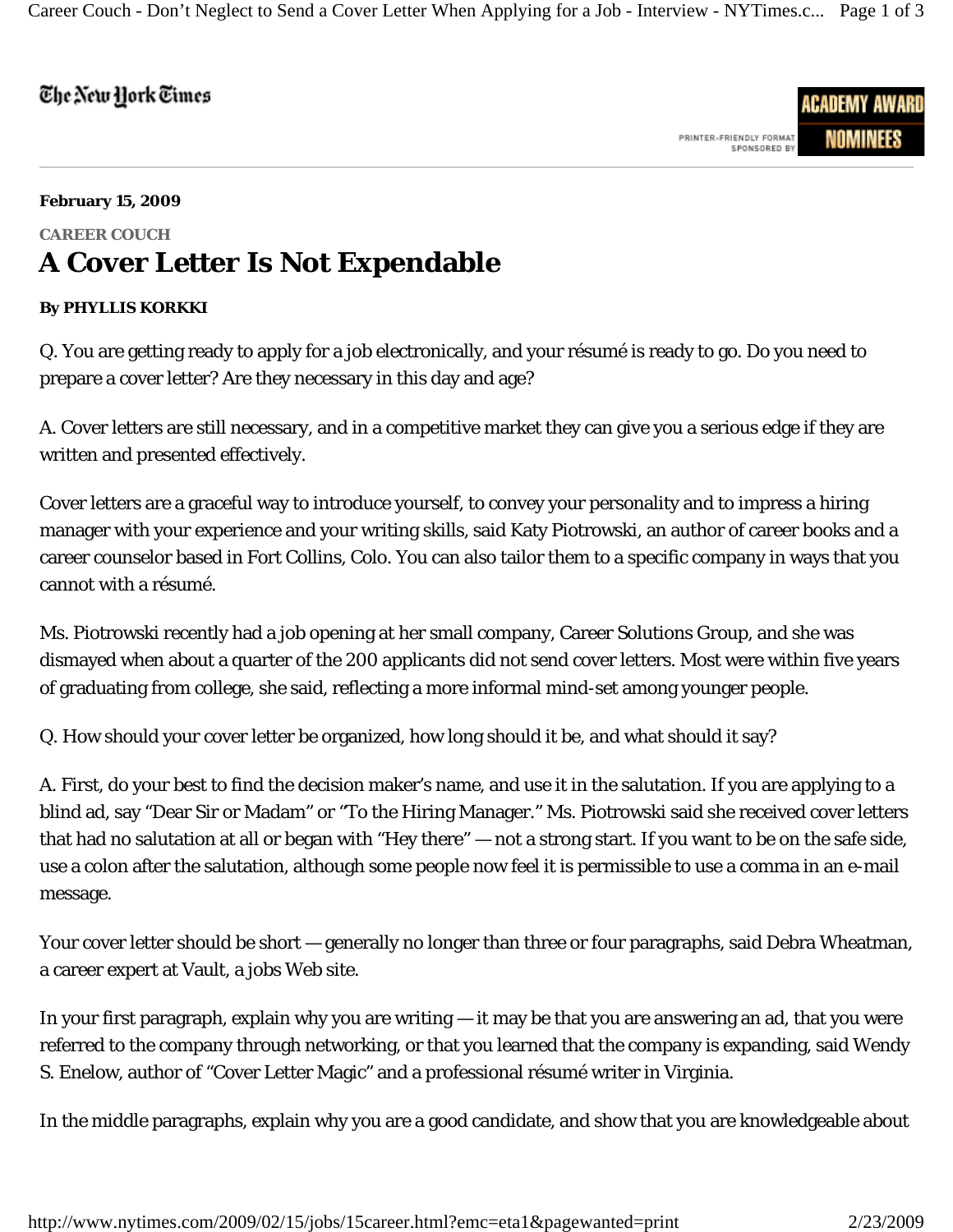the company. Then convey a clear story about your career, and highlight specific past achievements. This can either be done as a narrative or in bullet points, Ms. Enelow said.

You can also highlight qualities you possess that may not fit the confines of a résumé, Ms. Wheatman said.

She once worked in human resources at Martha Stewart Living, and recalls reviewing applications for a chef in a test kitchen. One woman had a career in manufacturing, but her cover letter described how she had grown up in a family that was passionate about cooking and where she had frequently made meals from scratch. The woman got the job despite her peripheral work experience.

Finish your letter by indicating that you will follow up in the near future (and make good on that promise). Sign off with a "Sincerely," "Cordially," "Thank you for your consideration" or similar closer, followed by your name and, if you like, your e-mail address.

Q. Where should your cover letter appear, in an e-mail or in an attachment?

A. You can include your letter in the actual text of your e-mail message or place it above your résumé in an attachment. If you put it in a separate attachment from your résumé, you run the risk that a harried hiring manager will not click on it at all. If you place it in the text of your e-mail message, it should generally be shorter than if you use an attachment, Ms. Enelow said.

Then, if you really want to make an impression, make a hard copy of your cover letter and résumé and send it to the hiring manager by regular mail. Attach a handwritten note that says, "Second submission; I'm very interested," Ms. Piotrowski said. "I've had clients double their rate of interviews simply from doing that," she said.

Ms. Enelow calls this "double-hitting," and says she has seen it work remarkably well. She said a senior-level client of hers got an interview and was hired because the hard copy of his cover letter and résumé reached the company president, whereas his electronic application was rejected by someone in human resources because it did not meet certain rigid criteria.

Q. What are some common mistakes in cover letters?

A. A cover letter with typos, misspellings and poor sentence structure may take you out of the running for a job. If you cannot afford to pay someone to review your cover letter and résumé, enlist a friend or a family member with good language skills to do it instead.

Another misguided thing people do is to make the cover letter all about them: "I did this, I'm looking for, I want to ... I, I, I." Structure your letter so that it stresses the company and what you can do to help it reach its goals, Ms. Piotrowski and others said.